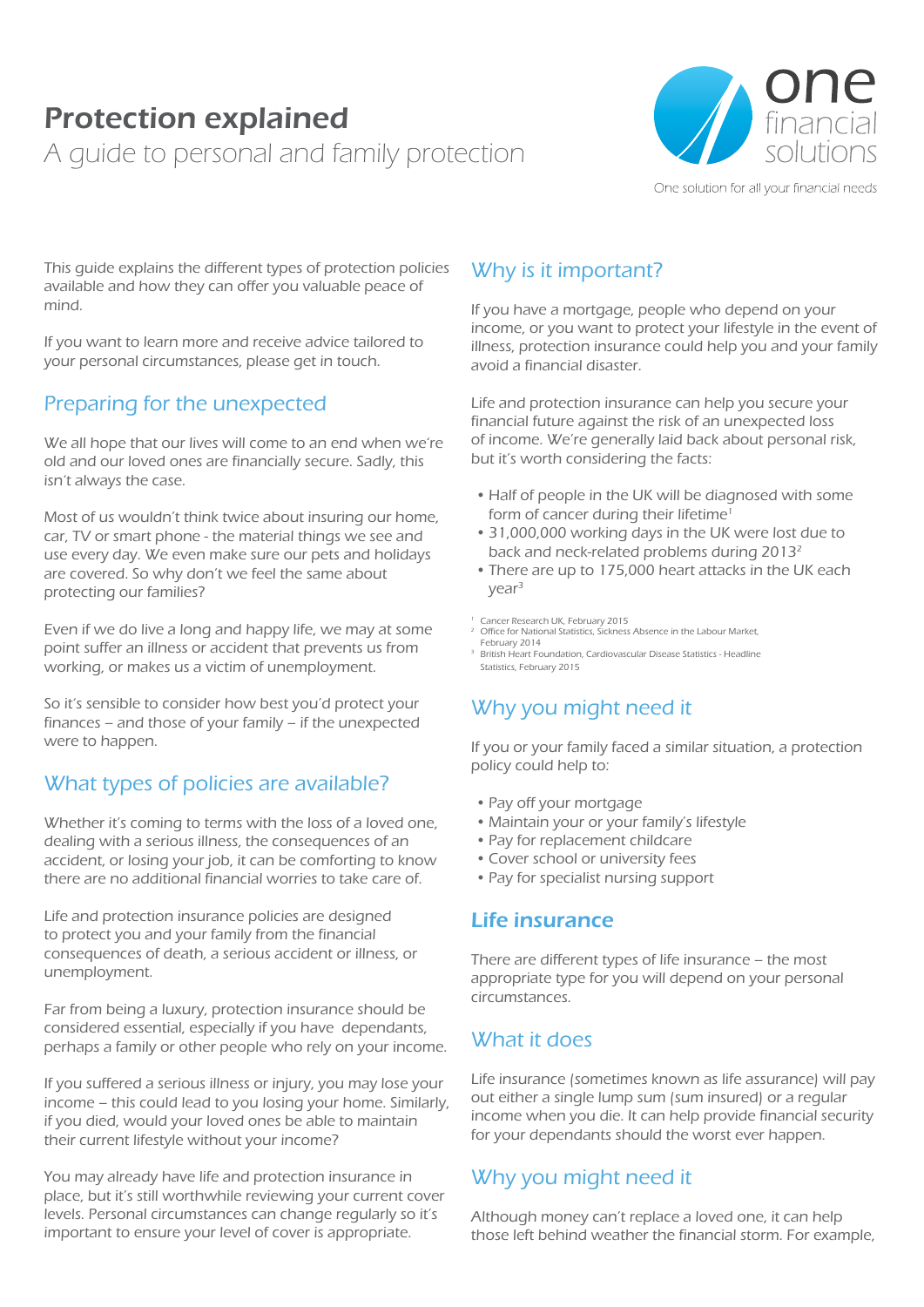it could pay off the mortgage or provide an income to help cover regular household expenditure.

# Types of life insurance

#### 1. Term insurance

This is the simplest type of life insurance. You choose how long you're covered for, e.g. 20 years (the term), and the policy pays out if you die within the agreed term. You can also take out term cover as a couple, with the policy paying out on the first death only during the term.

There are several different types of policy:

- Level: The amount of cover and premiums remain the same
- Increasing (or index-linked): The amount of cover and premiums gradually rise in line with inflation or by a predetermined amount
- Decreasing: The amount of cover gradually reduces. Generally used to protect a repayment mortgage where the amount of the loan outstanding reduces each year
- Renewable: You can extend the original term of the policy
- Convertible: Lets you convert the policy to whole of life insurance

#### 2. Family income benefit insurance

This is essentially the same as term insurance, but instead of paying a lump sum when you die, it pays out a regular income. This type of payment may be more suitable where the main purpose of the policy is to provide ongoing financial support to dependants.

#### 3. Whole of life insurance

Whole of life insurance pays out a lump sum when you die, whenever that is, as long as you are still paying the premiums.

#### What if…?

If you were to die, would your dependents be able to meet the cost of, typically...

- £517 is the average weekly expenditure of UK households4
- £28,712 is the average amount owed per UK adult (including mortgages) $5$
- £229,251 is the average cost of raising a child from birth to the age of  $21<sup>6</sup>$
- 4 Office for National Statistics, December 2014 (based on 2013 figures
- The Headlines: Household Expenditure at a Glance
- 5 The Money Charity Debt Statistics, May 2014 6 LV= Cost of a child calculator, January 2015

#### Serious and critical illness insurance

This type of insurance pays out a tax-free lump sum on the diagnosis of certain life-threatening conditions.

### What it does

Serious illness and critical illness insurance plans pay out a tax-free lump sum on the diagnosis of a range of serious (but not fatal) conditions. These conditions include things like heart attack, stroke, cancer, major organ transplants and many others. The conditions covered will vary depending on the insurer.

Serious and critical illness insurance often comes as an optional addition to a life insurance policy, but can also be purchased on its own. Policies usually only pay out once, so they don't necessarily replace your regular income, but you can use the money towards medical treatment, your mortgage or anything else you choose.

# Why you might need it

Many people buy serious and critical illness insurance when they take on a major commitment, like a mortgage, or start a family. However, since we'd all like to have our financial commitments lightened if we were to suffer a serious illness or injury, the cover is relevant for most of us at any time.

#### Replacing an existing critical illness policy

If you already have critical illness insurance you should think carefully before you cancel your existing policy and take out a new one.

For example, if you've developed any illnesses since you first took out the policy, you may lose some of the benefits when you replace it. That's because pre-existing medical conditions may not be covered by the new policy.

Recent advances in the treatment of certain conditions, such as cancer, may also have an effect, as a new policy might be more restrictive than an older one when it comes to paying claims for certain conditions.

We will be able to quickly identify the issues and help you make the right decision about your critical illness insurance.

# Why gamble on your future?

On average, approximately 70% of the UK adult population regularly plays national lottery games<sup>7</sup>. Yet you're much more likely to suffer a serious illness than see your numbers come up. In fact, the harsh reality is:

- Winning the lottery jackpot: 1 in 13,983,816 chance<sup>8</sup>
- $\bullet$  Having a stroke: 1 in 6 chance<sup>9</sup>
- Getting diagnosed with cancer: 1 in 2 chance<sup>10</sup>

- <sup>8</sup> theguardian.com, The national lottery numbers: what have we learned after 20 years?
- 9 World Stroke Campaign, The Facts Behind "1 in 6"
- 10 Cancer Research UK, February 2015

<sup>7</sup> camelotgroupcareers.co.uk/about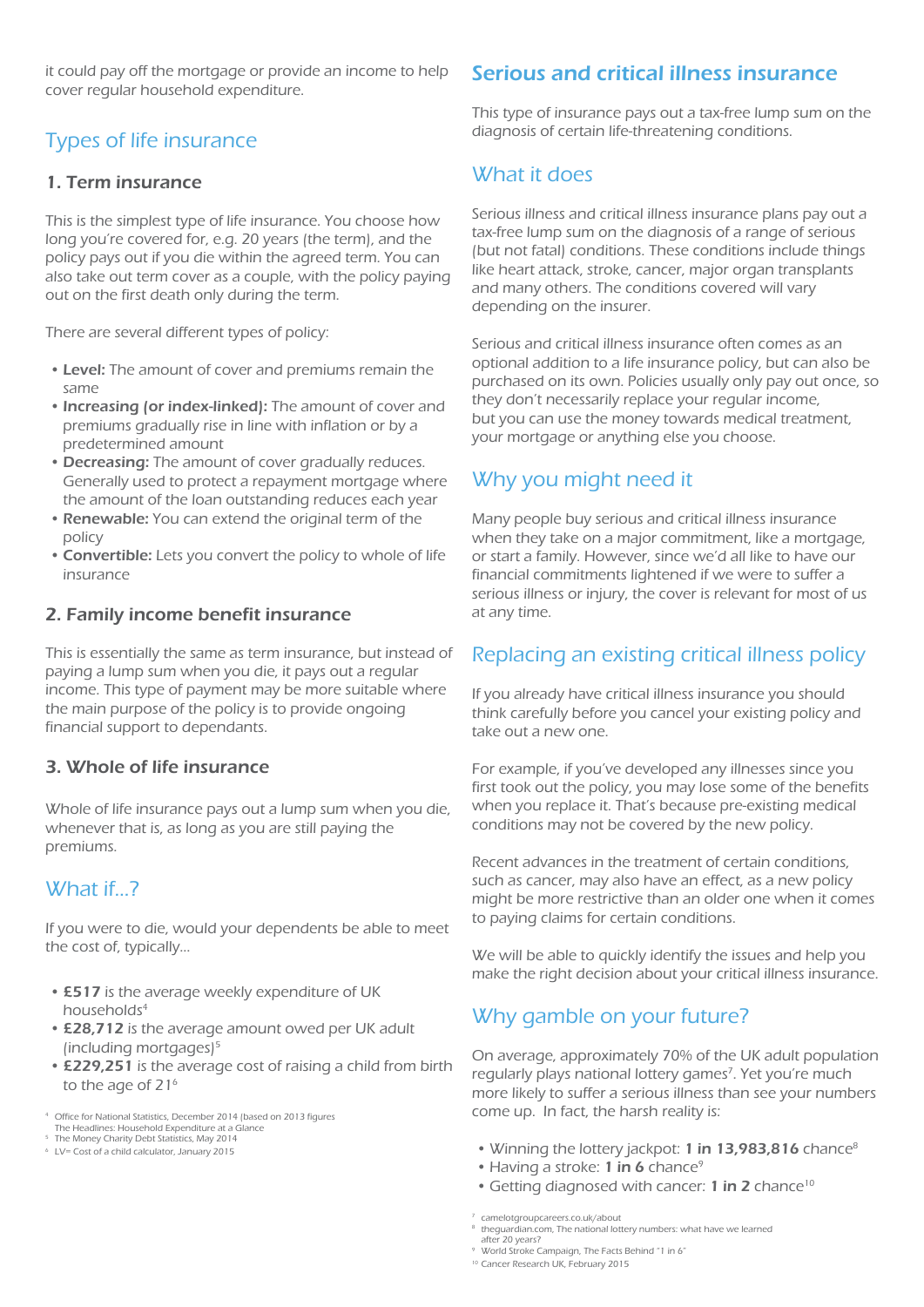### Income protection insurance

This type of cover pays out a regular tax-free replacement income if you're unable to work because of accident or sickness.

### What it does

Income protection insurance pays out a regular taxfree replacement income if you become unable to work because of illness, injury or – with certain policies – unemployment. It could help you keep up with your mortgage repayments or rent, and other day-to-day living costs until you are able to return to work.

You can buy cover that will pay you a monthly income either until your planned retirement age, or for a limited amount of time (which will result in a cheaper premium). Income protection policies also have a waiting period (sometimes known as a deferred period) before they pay out, which begins when you become unable to work.

The premium you'll pay will vary depending on these factors and others such as your age, health, the nature of your job and, of course, the level of income you wish to protect.

# Why you might need it

If you become ill or suffer an injury during your working life, an income protection policy can help protect against any possible loss of income, and speed your return to work.

#### Other types of income protection insurance

Payment protection insurance and short term income protection insurance (along with mortgage payment protection insurance and accident, sickness and unemployment insurance) can provide a monthly income if you can't work due to an accident, illness/injury or, often as an optional extra, unemployment.

There are important differences between these products and income protection insurance, the most obvious being that they will only pay a replacement income for a limited period of time – usually between 12 and 24 months. In contrast, income protection insurance will pay out for as long as you are unable to work (up to the policy expiry). Shorter payment periods are available from some insurance companies, which reduces the cost of these plans.

# What else do you need to know?

It's not just the type of protection insurance that's important. You'll want to know the likely cost, whether you need a trust document and how to make sure your cover stays appropriate for your circumstances. What cover will you need and how much will it cost?

This will depend on your own personal circumstances, but we can quickly help you calculate an appropriate level of cover by considering things like:

- Your mortgage and/or any other outstanding loans
- Your current income and your household
- Any likely childcare childcare needs if you or your partner were to die or suffer serious illness or injury

Clearly, the higher the level of cover you decide you need, the more it will cost. Your age, medical history and occupation are among the other factors that will also have an effect. However, premiums remain extremely good value and many people are surprised at how affordable putting cover in place can be.

# Writing your life insurance in trust

A trust is a legal document that allows you to specify what will happen to your money after your death. If your life insurance policy is written in trust, any payout will go to the trustees who will ensure the funds are distributed to the correct beneficiaries.

A life insurance policy that has been written in trust does not form part of your legal estate and is not subject to Inheritance Tax, allowing more of your money to pass to your beneficiaries. Life insurance companies also tend to pay the money out much quicker under these circumstances, making things easier financially for your beneficiaries.

Even if your partner is your beneficiary (and therefore the life insurance payment would be exempt from Inheritance Tax under current rules), it can be worth putting your life insurance in trust to ensure payment is made as quickly as possible. We can let you know if your life insurance cover should be placed in trust and can easily arrange this for you. There's normally no charge for this service if it's arranged when the policy is taken out.

# Keeping your cover up-to-date

You should always review your level of protection insurance whenever there are significant changes in your life. Getting married or moving in with a partner, buying a home, having children or changing your job can all have an impact on your financial obligations.

Even if your circumstances don't change significantly, it can be worth reviewing your arrangements to see if you can find a more suitable policy. Having said that, it's important to ensure the cover of any new policy meets your needs, and that you're aware of any benefits you may lose compared to your existing policy.

# Look beyond the price

It may be tempting simply to opt for the cheapest policy available. But it is important to bear in mind that whilst many products may look the same, there can be important differences between them that can be difficult to spot.